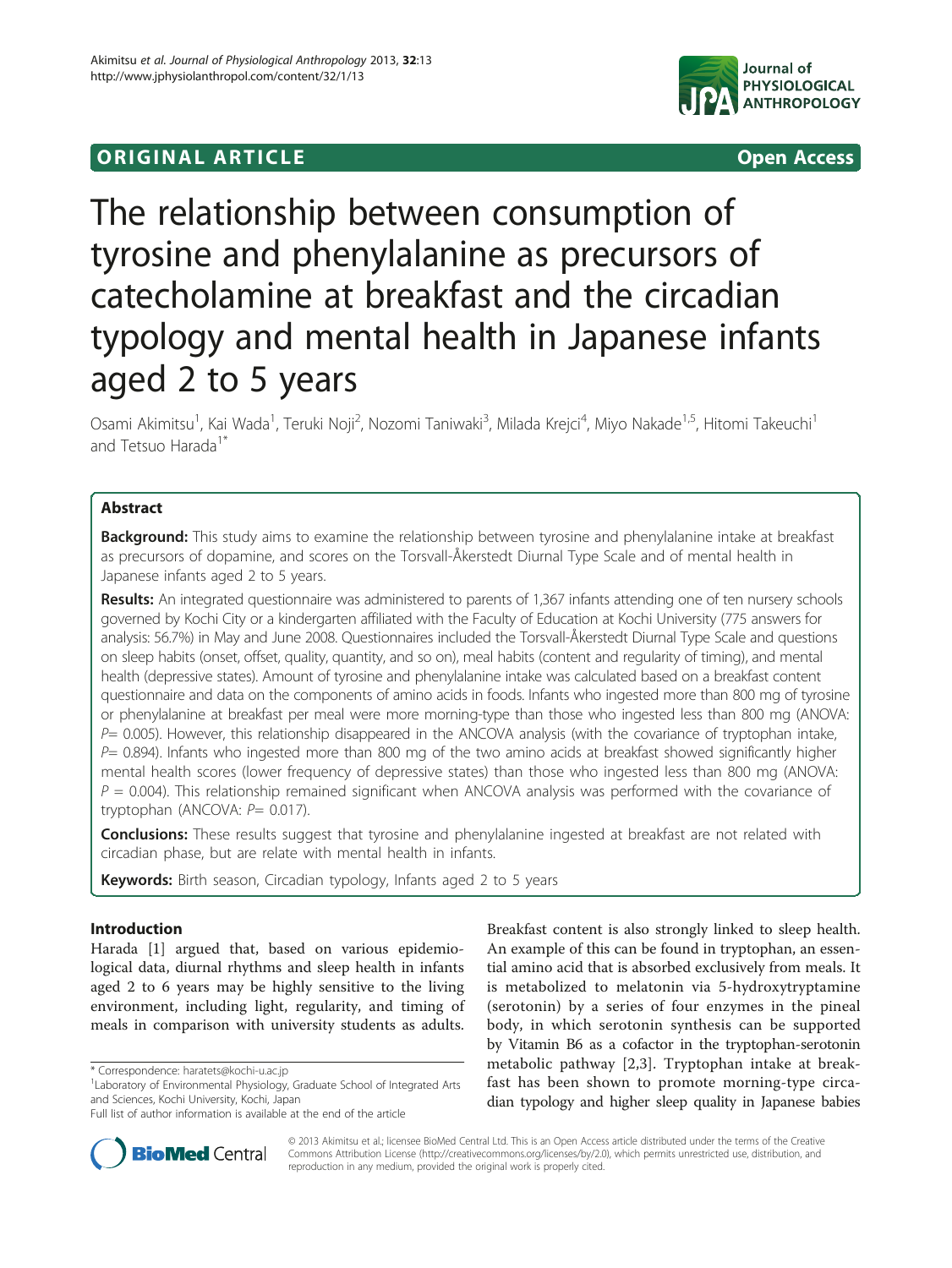<span id="page-1-0"></span>and infants aged 0 to 6 [[4\]](#page-7-0). In the metabolism line of tryptophan-serotonin-melatonin, Waldhauser et al. [[5](#page-7-0)] reported that concentration of plasma melatonin shown by infants aged 1 to 7 years were 500 to 800 pg/ml and five to eight times higher than that of adults (about 100 pg/ml). Serotonin levels in the brain of infants could be hypothesized to be much higher than that in adults.

Catecholamine level has been reported to relate to mood, depression, and immune parameters. For example, catecholamine depletion induced by the administration of α-methylparatyrosine (AMPT) triggered a transient exacerbation of depressive symptoms as well as a transient reduction of plasma sIL-4 level in patients with seasonal affective disorder who were in remission after using light therapy [[6](#page-7-0)]. Another study showed that catecholamine depletion due to AMPT application resulted in decreased happiness, euphoria, energy, talkativeness, vigor, and attentiveness, and in increased sleepiness, fatigue, sedation, and eye blink rate in healthy adults [\[7](#page-7-0)]. Irwin et al. [[8\]](#page-7-0) reported that insomniacs showed increased nocturnal norepinephrine and decreased nocturnal natural killer cell responses. Measurement of norepinephrine concentration included in cerebrospinal fluid in monkeys showed circadian variation of catecholamine metabolism, with high metabolism in light 12 hours and low in dark 12 hours [[9](#page-7-0)]. Unlike 5HTP, DOPA synthesis rates in the hypothalamus, hippocampus, and cortex showed no significant variation with meal conditions in rats [\[10\]](#page-7-0). In human beings, it has not yet been studied whether intake of tyrosine and phenylalanine from meals affects mental health, sleep health, or circadian typology, especially in infants. One working hypothesis, that intake of tyrosine and phenylalanine from breakfast taken by infants relates with their mental health could be proposed (Figure 1). This study aimed to test this working hypothesis.

## Participants and methods

The child version [\[4\]](#page-7-0) of the Torsvall-Åkerstedt Diurnal type scale (Table [1\)](#page-2-0) [[11](#page-7-0)] was administered to 1,367 parents of infants (all born and grown in Kochi City where 0.34 million people are living). Answers were obtained for 845 infants (435 female, 410 male) aged between 2 and 5 years, who were attending a nursery school or kindergarten in 2008 (giving a 61% response rate). Of these, 70 answers were excluded from the statistic analysis because of incomplete responses, leaving 775 answers for analysis, with a response rate of 56.7%. Parents completed the questionnaires for infants aged 2–5 years. More than 95% of children aged 2 to 5 years were born and grew up in Kochi City. All kindergartens were located in Kochi City, Japan (33°N).



## Questionnaire content

In this study, the Torsvall-Åkerstedt Diurnal Type Scale, which consists of seven questions, was used to estimate circadian typology instead of the morningness-eveningness questionnaire of Horne and Östberg [[12](#page-7-0)], which consists of 19 questions, because the Japanese kindergarten arrangement meant that there was only a limited time for the participants to answer questions. High positive correlations (more than 0.8) have been recorded between the scores of the two questionnaires, which had been administered to the same population of university students (Harada et al., unpublished work) and children (Ishihara, personal communication). The version developed for children [[4](#page-7-0)] from the original version of the scale [\[11\]](#page-7-0) was used to measure diurnal preference subjectively. The original Torsvall-Åkerstedt questionnaire [\[11](#page-7-0)] consisted of seven questions: three pertaining to sleep onset, three to sleep offset, and one to peak timing of activity. Each question allows for choice (scored from 1 to 4) and the score of the Torsvall-Åkerstedt Diurnal Type Scale was given as the sum of the seven answers. Scores ranged from 7 to 28, with lower scores representing evening-types and higher scores representing morning-types. The Japanese version for infants aged 2 to 5 years has been used in several papers [\[4,13-15](#page-7-0)] and was again used in this study.

Questions on breakfast habits included regularity of breakfast timing, frequency of having a breakfast that consisted of a staple food (carbohydrate), a main dish (protein), and a side dish (vitamins and minerals) (Table [2](#page-3-0)a), and the contents of foods regularly eaten for breakfast (Table [2b](#page-3-0)).

## Method for calculation of the estimated tyrosine and phenylalanine intake

This method was the same as the authorized method for calculation of the estimated tryptophan intake [[16\]](#page-7-0). The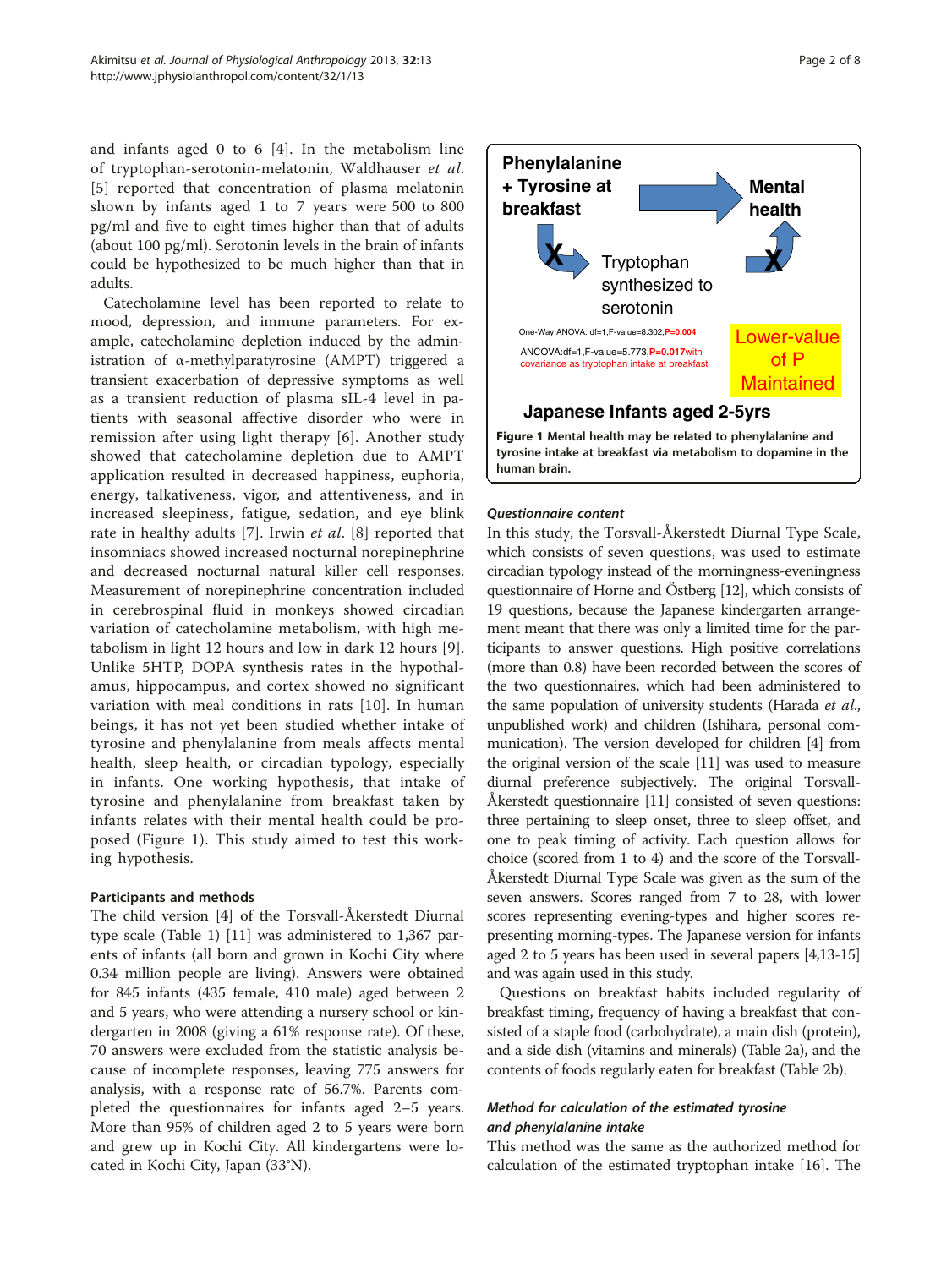| <b>Ouestions</b>                                                                                                                                                    | Answers on a four-point scale                                     |                                                       |                                                                 |                                                    |  |  |  |
|---------------------------------------------------------------------------------------------------------------------------------------------------------------------|-------------------------------------------------------------------|-------------------------------------------------------|-----------------------------------------------------------------|----------------------------------------------------|--|--|--|
|                                                                                                                                                                     | 4                                                                 | 3                                                     | $\overline{2}$                                                  |                                                    |  |  |  |
| 1. When would your child prefer to wake up<br>(provided your child has a full day's play of 8 h)<br>if your child were totally free to arrange his<br>(her) time?   | Before 6:30 a.m.                                                  | 6:30 to 7:29 a.m.                                     | 7:30 to 8:29 a.m.                                               | 8:30 a.m. or later                                 |  |  |  |
| 2. When would your child prefer to go to bed<br>(provided your child has a full day's play of 8 h)<br>if your child were totally free to arrange his<br>(her) time? | Before 9:00 p.m.                                                  | 9:00 to 9:59 p.m.                                     | 10:00 to 10:59 p.m.                                             | 11:00 p.m.                                         |  |  |  |
| 3. If your child always had to go to bed at<br>9:00 p.m., how easy would it be to fall asleep?                                                                      | Easy: would fall asleep<br>almost instantly                       | Somewhat easy:<br>would lie awake for<br>a short time | Somewhat difficult: would<br>lie awake for some time            | Very difficult: would lie<br>awake for a long time |  |  |  |
| 4. If your child always had to wake up at<br>6:00 a.m., how easy would it be to wake up?                                                                            | Easy: no problem at all                                           | A little unpleasant but<br>no big problem             | Somewhat difficult and<br>unpleasant                            | Very difficult and<br>unpleasant                   |  |  |  |
| 5. When does your child usually begin to feel<br>the first signs of tiredness and need for sleep?                                                                   | Before 9:00 p.m.                                                  | 9:00 to 9:59 p.m.                                     | 10:00 to 10:59 p.m.                                             | 11:00 p.m. or later                                |  |  |  |
| 6. How long does it usually take before your<br>child feels fully awake in the morning after<br>waking up?                                                          | 1 to 10 min                                                       | 11 to 20 min                                          | 21 to 40 min                                                    | more than 40 min                                   |  |  |  |
| 7. Please indicate to what extent your child is<br>a morning or evening person.                                                                                     | Pronounced morning<br>person (morning alert<br>and evening tired) | Somewhat morning<br>person                            | Somewhat evening person<br>(morning tired and<br>evening alert) | Pronounced evening<br>person                       |  |  |  |

## <span id="page-2-0"></span>Table 1 A version modified for infants [[4\]](#page-7-0) of the Torsvall-Åkerstedt Diurnal type scale [\[11](#page-7-0)]

calculation was made only for the children who took breakfast every day or nearly every day, no matter what the contents. Those infants who often skipped breakfast were deleted from the list for the calculation.

The amount of tyrosine or phenylalanine contained in 100 g of food was estimated based on tables of the contents of amino acids in all kinds of foods by Gomyo and Hasegawa [\[17\]](#page-7-0) (Table [3](#page-4-0)). The amount of foods taken by infants were estimated from the recommended amount of breakfast foods for infants aged 2 to 5 years and general breakfast menu most frequently taken by Japanese infants [[18,19\]](#page-7-0). The amount of tyrosine or phenylalanine taken in one breakfast was calculated from these two estimations (a-value).

The a-value was defined as the revised index of tyrosine or phenylalanine. The calculation of the revised index is explained in detail next.

Detailed explanation of how to calculate the indices based on amino-acid constituent tables

Based on the dietary intake standards for different age categories of Japanese children, recommended amounts were set for two levels: 2 year olds and 3 to 5 year olds [[19\]](#page-7-0). One-year-old and six-year-old children were excluded from this study, because one-year-olds are often in the post-weaning period and do not have established eating habits and the number of six-year-old respondents was too small.

Representative 'menus' for well-balanced breakfasts including a staple food, main dish, side dish and other items (soup, beverages) were used for calculating tyrosine and phenylalanine indices. The tyrosine and phenylalanine indices were adjusted based on the frequency of taking the well-balanced breakfast, with staple food (carbohydrates), main dish (protein) and side dish (vitamins and minerals). This adjusted value was calculated by reducing the value from 100% when the wellbalanced breakfast was taken every day, to 75% when it was taken 4 or 5 times per week, 50% when taken 2 or 3 times, and into 25% when not taken 0 or only taken once per week.

## Questions on mental health

The integrated and fundamental questionnaire on chronotype, sleep habits and mental health included the following two questions on mental health (Mental Health Scale, [[4,13,15\]](#page-7-0)) (Table [4](#page-4-0)).

Scores for 'mental health' were calculated by adding the numbers of the answers, and ranged from 2 to 8.

#### Statistical analysis

The questionnaire data were analyzed with SPSS 12.0 statistical software. The ANCOVA (analysis of covariance) was used for statistical analysis on the relationship between tyrosine and phenylalanine intake and the scores of the Torsvall-Åkerstedt Diurnal Type Scale (Table 1) and mental health scores with covariance of tryptophan intake. In the case of ANCOVA, the diurnal type scale scores and mental health scores were analyzed as continuous variables, and the values for intake of tyrosine, phenylalanine and tryptophan were categorized to less than 800 mg and more than 800 mg, because 13.5% of all infants were taking extreme low amounts(less than 800 mg),which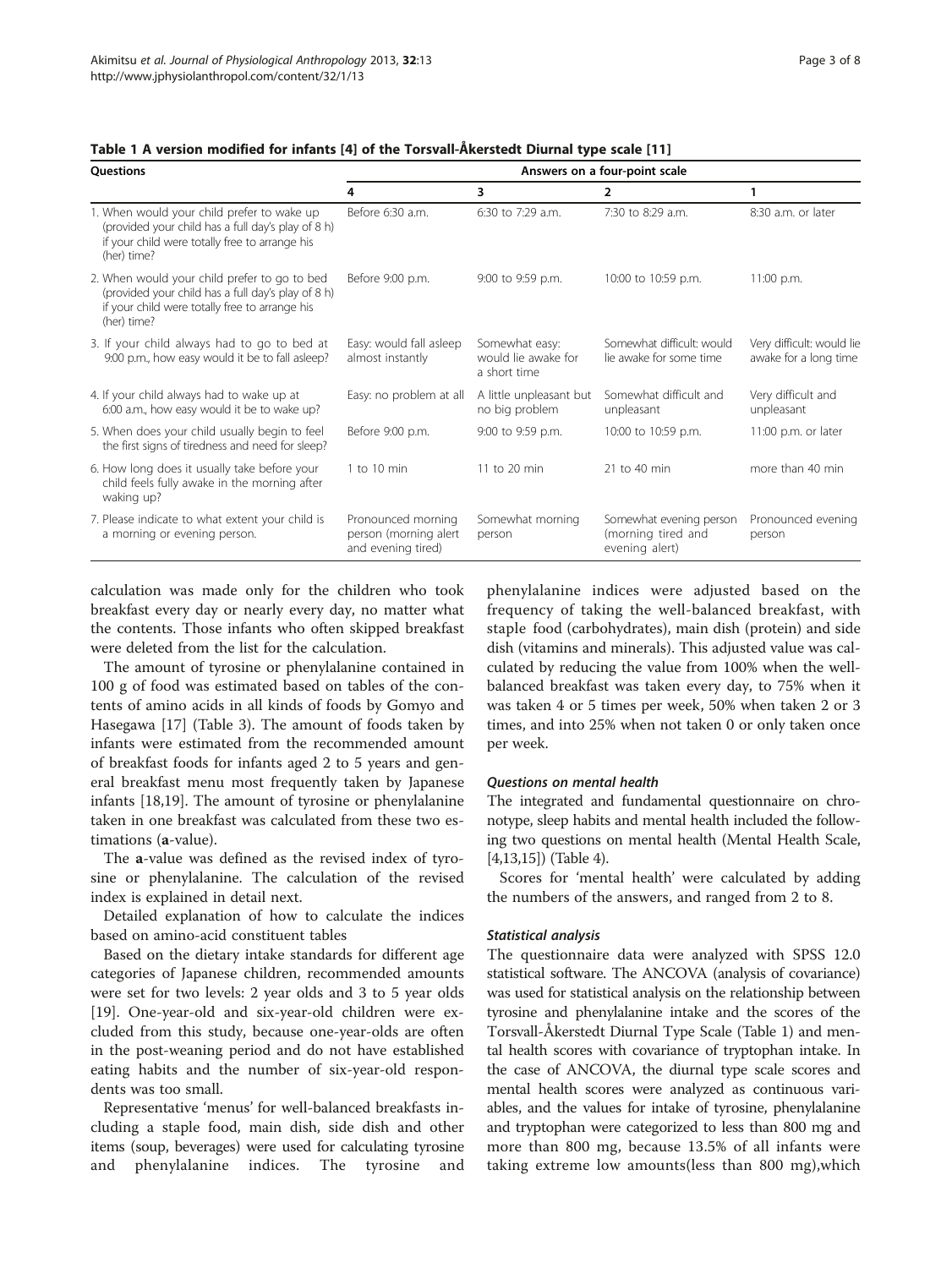| $(1)$ Rice<br>Α.<br>(2) Bread<br>(1) Everyday,<br>(3) Noodles<br>(2) 4 or 5 days/week,<br>(4) Potatoes<br>(3) 2 or 3 days/week,<br>(5) Cereal<br>$(1)$ 0 or 1 day/week<br>$(6)$ Eggs<br>(7) Fermented soybeans ('natto')<br>$(8)$ Tofu<br>(9) Soymilk<br>(10) Miso soup<br>$(11)$ Meat $($<br>(12) Processed meat (for example, ham, bacon)<br>$(13)$ Fish $($<br>$(14)$ Dried fish (2008)<br>(15) Seaweed<br>$(16)$ Milk<br>(17) Milk products (for example, yogurt, cheese)<br>(18) Lactic acid drink<br>(19) Brightly colored vegetables<br>(20) Other vegetables<br>(21) 100% vegetable juice<br>$(22)$ Fruit $($<br>(23) 100% fruit juice<br>(24) 100% vegetable and fruit juice<br>$(25)$ Coffee<br>(26) Black tea<br>(27) Green tea | (a): Q. Indicate all the types of foods that your child regularly eats<br>for breakfast. For numbers 11, 13, 14, 22, 29, please write the type<br>of food often eaten (for example, beef, mackerel, herring, banana) | (b): Q. How frequently does your child take a nutritionally<br>well-balanced breakfast that consists of carbohydrates, a main<br>dish (protein resources) and a side dish (vitamin and minerals)? |
|--------------------------------------------------------------------------------------------------------------------------------------------------------------------------------------------------------------------------------------------------------------------------------------------------------------------------------------------------------------------------------------------------------------------------------------------------------------------------------------------------------------------------------------------------------------------------------------------------------------------------------------------------------------------------------------------------------------------------------------------|----------------------------------------------------------------------------------------------------------------------------------------------------------------------------------------------------------------------|---------------------------------------------------------------------------------------------------------------------------------------------------------------------------------------------------|
|                                                                                                                                                                                                                                                                                                                                                                                                                                                                                                                                                                                                                                                                                                                                            |                                                                                                                                                                                                                      |                                                                                                                                                                                                   |
|                                                                                                                                                                                                                                                                                                                                                                                                                                                                                                                                                                                                                                                                                                                                            |                                                                                                                                                                                                                      |                                                                                                                                                                                                   |
|                                                                                                                                                                                                                                                                                                                                                                                                                                                                                                                                                                                                                                                                                                                                            |                                                                                                                                                                                                                      |                                                                                                                                                                                                   |
|                                                                                                                                                                                                                                                                                                                                                                                                                                                                                                                                                                                                                                                                                                                                            |                                                                                                                                                                                                                      |                                                                                                                                                                                                   |
|                                                                                                                                                                                                                                                                                                                                                                                                                                                                                                                                                                                                                                                                                                                                            |                                                                                                                                                                                                                      |                                                                                                                                                                                                   |
|                                                                                                                                                                                                                                                                                                                                                                                                                                                                                                                                                                                                                                                                                                                                            |                                                                                                                                                                                                                      |                                                                                                                                                                                                   |
|                                                                                                                                                                                                                                                                                                                                                                                                                                                                                                                                                                                                                                                                                                                                            |                                                                                                                                                                                                                      |                                                                                                                                                                                                   |
|                                                                                                                                                                                                                                                                                                                                                                                                                                                                                                                                                                                                                                                                                                                                            |                                                                                                                                                                                                                      |                                                                                                                                                                                                   |
|                                                                                                                                                                                                                                                                                                                                                                                                                                                                                                                                                                                                                                                                                                                                            |                                                                                                                                                                                                                      |                                                                                                                                                                                                   |
|                                                                                                                                                                                                                                                                                                                                                                                                                                                                                                                                                                                                                                                                                                                                            |                                                                                                                                                                                                                      |                                                                                                                                                                                                   |
|                                                                                                                                                                                                                                                                                                                                                                                                                                                                                                                                                                                                                                                                                                                                            |                                                                                                                                                                                                                      |                                                                                                                                                                                                   |
|                                                                                                                                                                                                                                                                                                                                                                                                                                                                                                                                                                                                                                                                                                                                            |                                                                                                                                                                                                                      |                                                                                                                                                                                                   |
|                                                                                                                                                                                                                                                                                                                                                                                                                                                                                                                                                                                                                                                                                                                                            |                                                                                                                                                                                                                      |                                                                                                                                                                                                   |
|                                                                                                                                                                                                                                                                                                                                                                                                                                                                                                                                                                                                                                                                                                                                            |                                                                                                                                                                                                                      |                                                                                                                                                                                                   |
|                                                                                                                                                                                                                                                                                                                                                                                                                                                                                                                                                                                                                                                                                                                                            |                                                                                                                                                                                                                      |                                                                                                                                                                                                   |
|                                                                                                                                                                                                                                                                                                                                                                                                                                                                                                                                                                                                                                                                                                                                            |                                                                                                                                                                                                                      |                                                                                                                                                                                                   |
|                                                                                                                                                                                                                                                                                                                                                                                                                                                                                                                                                                                                                                                                                                                                            |                                                                                                                                                                                                                      |                                                                                                                                                                                                   |
|                                                                                                                                                                                                                                                                                                                                                                                                                                                                                                                                                                                                                                                                                                                                            |                                                                                                                                                                                                                      |                                                                                                                                                                                                   |
|                                                                                                                                                                                                                                                                                                                                                                                                                                                                                                                                                                                                                                                                                                                                            |                                                                                                                                                                                                                      |                                                                                                                                                                                                   |
|                                                                                                                                                                                                                                                                                                                                                                                                                                                                                                                                                                                                                                                                                                                                            |                                                                                                                                                                                                                      |                                                                                                                                                                                                   |
|                                                                                                                                                                                                                                                                                                                                                                                                                                                                                                                                                                                                                                                                                                                                            |                                                                                                                                                                                                                      |                                                                                                                                                                                                   |
|                                                                                                                                                                                                                                                                                                                                                                                                                                                                                                                                                                                                                                                                                                                                            |                                                                                                                                                                                                                      |                                                                                                                                                                                                   |
|                                                                                                                                                                                                                                                                                                                                                                                                                                                                                                                                                                                                                                                                                                                                            |                                                                                                                                                                                                                      |                                                                                                                                                                                                   |
|                                                                                                                                                                                                                                                                                                                                                                                                                                                                                                                                                                                                                                                                                                                                            |                                                                                                                                                                                                                      |                                                                                                                                                                                                   |
|                                                                                                                                                                                                                                                                                                                                                                                                                                                                                                                                                                                                                                                                                                                                            |                                                                                                                                                                                                                      |                                                                                                                                                                                                   |
|                                                                                                                                                                                                                                                                                                                                                                                                                                                                                                                                                                                                                                                                                                                                            |                                                                                                                                                                                                                      |                                                                                                                                                                                                   |
|                                                                                                                                                                                                                                                                                                                                                                                                                                                                                                                                                                                                                                                                                                                                            |                                                                                                                                                                                                                      |                                                                                                                                                                                                   |
|                                                                                                                                                                                                                                                                                                                                                                                                                                                                                                                                                                                                                                                                                                                                            | (28) Other juice                                                                                                                                                                                                     |                                                                                                                                                                                                   |
| (29) Nutritional supplements (                                                                                                                                                                                                                                                                                                                                                                                                                                                                                                                                                                                                                                                                                                             |                                                                                                                                                                                                                      |                                                                                                                                                                                                   |

## <span id="page-3-0"></span>Table 2 Questions about breakfast content (a) and question on frequency of taking nutritionally well-balanced breakfast (b) and answers after Gomyo and Hasegawa [\[17](#page-7-0)]

can be called the 'extremely low intake group'. Earlier 24h tracer studies showed that between 30 and 40 mg/kg/day of phenylalanine were required for human consumption [[20\]](#page-7-0). For Japanese infants aged 5 years [\[21\]](#page-7-0), the required phenylalanine amount was calculated as 18 kg  $\times$  40 mg = 720 mg per day, which is similar to the cut-off value of 800 mg in this study. This cut-off value serves as a kind of security, in case the infants could only get one well-balanced meal with staple food (carbohydrates), main dish (protein) and side dish (vitamins and minerals) because of some severe economic condition or educational difficulty (for example neglect of childcare by mothers).

## Ethical treatment

This study followed the ethical guideline of the Journal of Physiological Anthropology for conducting research on human subjects. All the parents of infants aged 2 to 5 years who participated gave their consent. The kindergarten teachers' committees of all kindergartens carried out an ethical inspection of the contents of the questionnaire and gave permission for the administration of this epidemiological study to infants.

## Results

Infants who ingested more than 800 mg (per meal) of tyrosine or phenylalanine at breakfast were more morning-type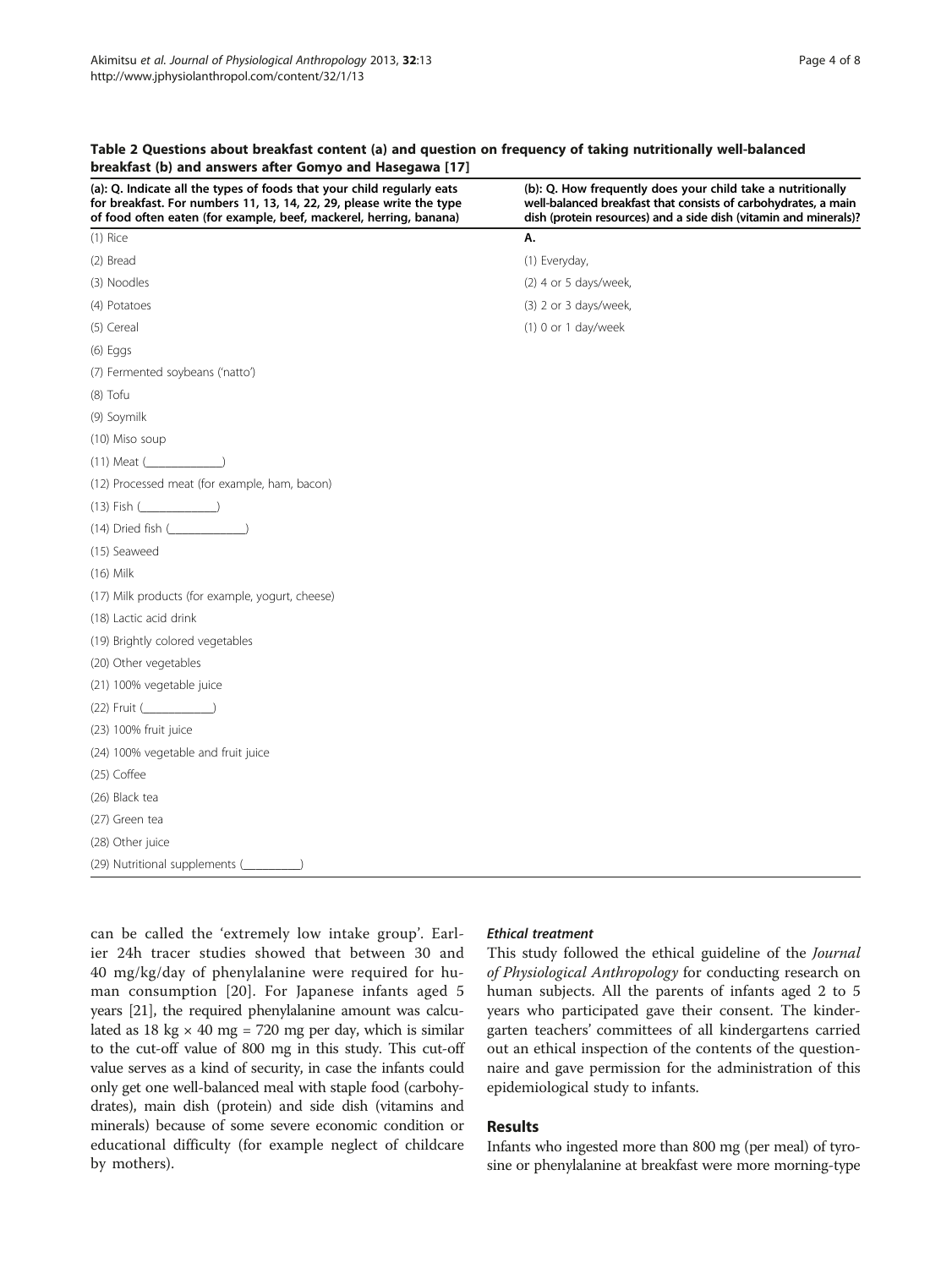| Category     | <b>Dishes</b>              | Foods                        | Weight<br>(g) | Energy<br>(kcal) | Protein<br>(g) | Tryptophan<br>(mg) | Vitamin B6<br>(mq) | Phenylalanine<br>(mg) | <b>Tyrosine PI</b><br>(mg) |
|--------------|----------------------------|------------------------------|---------------|------------------|----------------|--------------------|--------------------|-----------------------|----------------------------|
| Carbohydrate |                            | Rice                         | 100           | 168              | 2.5            | 36                 | 0.02               | 138                   | 105                        |
|              |                            | Bread                        | 100           | 264              | 9.3            | 96                 | 0.03               | 461                   | 238                        |
|              |                            | Noodles                      | 100           | 105              | 2.6            | 28                 | 0.01               | 141                   | 77                         |
|              |                            | Cereal                       | 100           | 381              | 7.8            | 41                 | 0.04               | 411                   | 287                        |
| Main dish    | Meat                       | Meat                         | 100           | 142              | 21.6           | 259                | 0.41               | 884                   | 754                        |
|              |                            | Processed meat               | 100           | 321              | 13.2           | 143                | 0.10               | 506                   | 401                        |
|              | Fish                       | Fish                         | 100           | 158              | 28.9           | 327                | 0.37               | 1137                  | 976                        |
|              |                            | Dried fish                   | 100           | 187              | 30.1           | 262                | 0.15               | 868                   | 749                        |
|              | Eggs                       | Eggs                         | 100           | 151              | 12.3           | 184                | 0.08               | 629                   | 511                        |
|              | Soybeans                   | Fermented beans              | 100           | 200              | 16.5           | 242                | 0.24               | 866                   | 693                        |
|              |                            | Tofu                         | 100           | 72               | 6.6            | 100                | 0.05               | 369                   | 277                        |
|              |                            | Soy milk                     | 100           | 64               | 3.2            | 47                 | 0.05               | 173                   | 134                        |
| Side dish    | Vegetable                  | Brightly colored vegetables  | 100           | 29               | 1.4            | 20                 | 0.13               | 51                    | 33                         |
|              |                            | Other vegetable              | 100           | 23               | 1.0            | 8                  | 0.10               | 24                    | 15                         |
|              | Roots                      | Potatoes                     | 100           | 104              | 1.4            | 17                 | 0.23               | 66                    | 35                         |
|              | Seaweed                    | Seaweed                      | 100           | 188              | 41.4           | 510                | 0.59               | 1523                  | 1324                       |
|              | Soup                       | Soybean soup                 | 100           | 192              | 12.5           | 140                | 0.11               | 678                   | 459                        |
| Others       | Fruits                     | Vegetables                   | 100           | 67               | 0.7            | 6                  | 0.20               | 21                    | 6                          |
|              | 100% juice                 | 100% vegetable juice         | 100           | 17               | 0.6            | $\mathbf 0$        | 0.06               | $\circ$               | 0                          |
|              |                            | 100% vegetable & fruit juice | 100           | 43               | 0.5            | $\mathbf{1}$       | 0.05               | 3                     | $\mathbf{1}$               |
|              |                            | Fruit juice                  | 100           | 30               | 0.6            | $\mathbf 0$        | 0.05               | $\mathbf{1}$          | $\mathbf{1}$               |
|              | Mild and<br>processed milk | Milk                         | 100           | 67               | 3.3            | 42                 | 0.03               | 155                   | 124                        |
|              |                            | Cheese                       | 100           | 67               | 4.3            | 57                 | 0.02               | 208                   | 195                        |
|              |                            | Yogurt                       | 100           | 71               | 1.1            | 11                 | 0.00               | 50                    | 37                         |
|              | Others                     | Coffee                       | 100           | $\overline{4}$   | 0.2            | $\mathbf 0$        | 0.00               | $\circ$               | $\mathsf{O}\xspace$        |
|              |                            | English tea                  | 100           | $\mathbf{1}$     | 0.1            | $\mathbf 0$        | 0.01               | $\circ$               | $\overline{0}$             |
|              |                            | Green tea                    | 100           | $\overline{2}$   | 0.2            | $\mathbf 0$        | 0.01               | $\circ$               | $\mathbf 0$                |
|              |                            | Other drink                  | 100           | 51               | 0.0            | $\mathbf 0$        | 0.00               | $\overline{0}$        | $\overline{0}$             |

<span id="page-4-0"></span>

|  |  | Table 3 Suggested food items divided by food category and composition values (per 100 g) |
|--|--|------------------------------------------------------------------------------------------|
|--|--|------------------------------------------------------------------------------------------|

than those who ingested less than 800 mg (Figure [1](#page-1-0)). However, this relationship disappeared in the ANCOVA analysis (Figure [2,](#page-5-0) Table [5\)](#page-5-0). Infants who ingested more than 800 mg of the two amino acids at breakfast showed significantly higher scores of mental health (lower frequency of depression and anger), and this relationship remained significant when ANCOVA was performed with the

#### Table 4 Questions on mental health

| <b>Questions</b>                                                                              | Answers on a four-point scale |                              |  |  |  |
|-----------------------------------------------------------------------------------------------|-------------------------------|------------------------------|--|--|--|
|                                                                                               | 4                             | 3                            |  |  |  |
| 1. How frequently is your child angry Often Sometimes Rarely Never<br>due to a small trigger? |                               |                              |  |  |  |
| 2. How frequently is your child<br>becoming 'less vigorous'?                                  |                               | Often Sometimes Rarely Never |  |  |  |

covariance of the tryptophan amount (Figure [3,](#page-6-0) Table [5](#page-5-0)). The average number of days (per week) when the infants took a well-balanced breakfast was 5.19.

## **Discussion**

Protein includes several functional amino acids, such as aromatic amino acids (tryptophan, tyrosine, and phenylalanine), which relate to brain function, and branchedchain amino acids (valine, leucine, isoleucine) which occupy 30 to 40% of all amino acids making-up skeletal muscles. Infants who took more than 800 mg of phenylalanine or tyrosine were shown (Figure [1](#page-1-0)) to be more morning-type than those who took less than 800 mg. This significant relationship completely disappeared on ANCOVA analysis with covariance of tryptophan. Therefore, consumption of phenylalanine and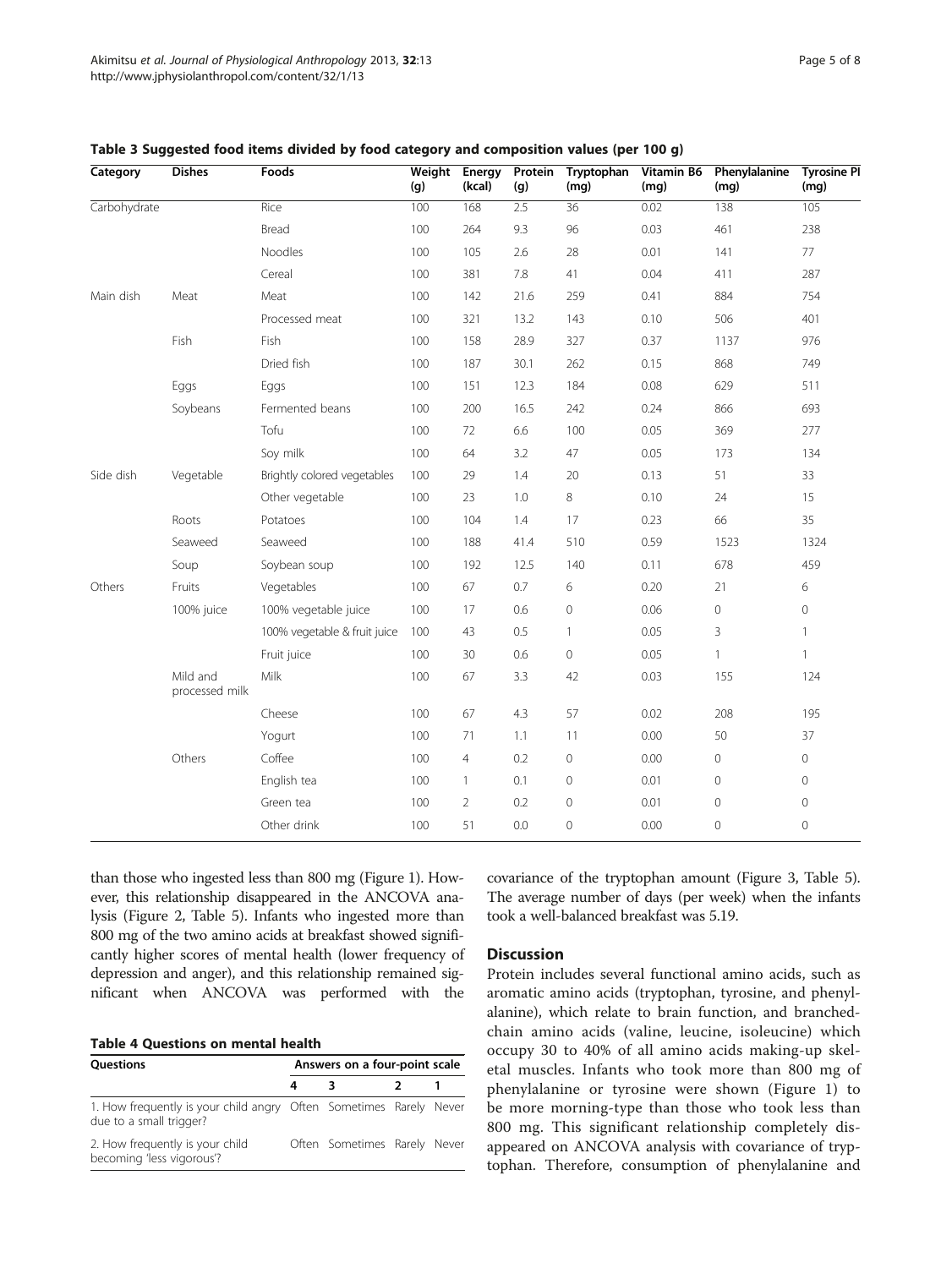tyrosine at breakfast appears to have no relationship with circadian typology, whereas the significance of tryptophan intake via serotonin synthesis might be powerful in Japanese infants. This result supports previous studies on the relationship between tryptophan consumption at breakfast and circadian typology [[4,13\]](#page-7-0). Serotonin in cerebrospinal fluid, especially in the morning, is hypothesized to be a zeitgeber of the biological clock that drives the sleep-wake cycle in human beings.

Intake of phenylalanine and tyrosine in breakfast appears to relate with mental health in Japanese infants aged 2 to 5 years. As this relationship remained even after ANCOVA with covariance of tryptophan, higher mental health might be achieved partially via synthesis of catecholamine, such as dopamine, independently of serotonin synthesis. The results of this study suggest that phenylalanine and tyrosine consumed together at breakfast might be used in catecholamine synthesis in infants. For such aromatic amino acids to function in the central

Table 5 Statistical analysison relationship between catecholamine intake at breakfast, circadian typology, and mental health

|               |    | Morningness-<br>eveningness scores |        |    | Scores of mental<br>health scale |        |  |  |
|---------------|----|------------------------------------|--------|----|----------------------------------|--------|--|--|
|               | df | <b>Fyalue</b>                      | Pvalue | df | Fvalue                           | Pvalue |  |  |
| One-Way ANOVA |    | 7.997                              | 0.005  |    | 8302                             | 0.004  |  |  |
| ANCOVA        |    | 0018                               | 0.894  |    | 5773                             | 0017   |  |  |

One-Way ANOVA, variance: catecholamine amount; ANCOVA, variance: catecholamine amount, covariance: tryptophan amount. The ANCOVA results show that the catecholamine relates with mental health but chronotype is related not with the catecholamine but with tryptophan taken at breakfast, from an epidemiological point of view.

nervous system, they should pass competitively through the blood–brain barrier [\[22](#page-7-0)].

In people with depression, the noradrenergic and dopaminergic systems are targets for antidepressants [[23](#page-7-0)]. Changes in catecholaminergic neurotransmission correlated with antidepressant response [[24,25](#page-7-0)], which showed positive neurobiological results under combined treatment with sleep deprivation [[26\]](#page-7-0). For healthy young children, consuming a protein-rich breakfast may be an effective way to prevent depression via the dopaminergic system. In addition, the ratios of plasma tryptophan to large neutral amino acids would be related to the mood modulation in relation to the transporting of amino acids at the blood–brain barrier [[27](#page-7-0)].

Infants taking a breakfast rich in tyrosine and phenylalanine showed strict morning-type lifestyle habits and small differences between weekdays and weekends in wake-up time and bedtime. They might be brought up with strict discipline by parents, although there are no data on discipline. Takeuchi et al. [\[28\]](#page-7-0) showed that Japanese junior-high school students who had had bedtime disciplines in their young childhood were more morning-type than those who had not. Disciplines on infants might be an important factor in affecting their chronotype in the future.

Energy intake in breakfast could be hypothesized to affect mood, mental power, and emotion. However, owing to similar epidemiological data on Japanese young children in 2010, there were no significant relationship between energy intake at breakfast and frequencies of anger and depression (Kruskal-Wallis tests, all  $P > 0.05$ )

<span id="page-5-0"></span>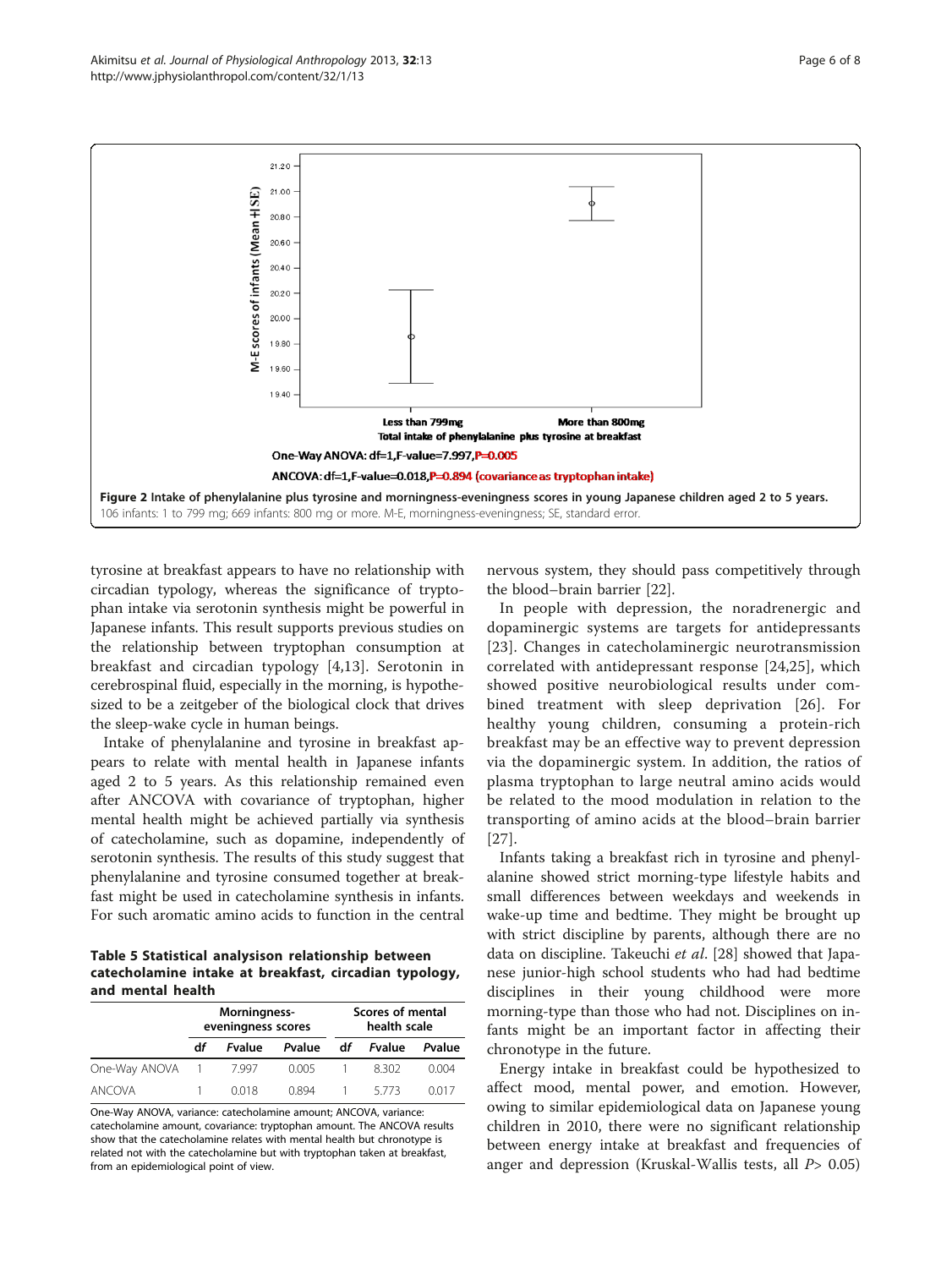<span id="page-6-0"></span>

(Harada et al., unpublished work). At least for young children, calorie intake at breakfast might hardly affect mental health.

This study suggests the possibility that meal composition could be related to circadian typology and mood. However, the reverse could also be possible: evening or depressive people like to get up later and have a bad appetite in the morning, so they tend to have insufficient meals at breakfast. This produces a kind of negative spiral phenomenon.

Further studies are needed to examine consumption of phenylalanine and tyrosine at lunch and dinner, in order to clarify the potential relationship of catecholamine synthesis to circadian rhythms. Young et al. [\[29](#page-7-0)] used positron emission tomography scans to study 5-HT (serotonin) synthesis in the human brain. This technique can also be used to measure serotonin synthesis in students. It may be possible to examine catecholamine concentration in the cerebrospinal fluid in young and adult experimental animals (rodents and monkeys) in the future.

However, to reach a solid conclusion on this topic, more detailed approach is needed. For example, the experiment to examine whether the deletion and adding of tyrosine and phenylalanine from and to breakfast affects mental health in human beings would be a powerful approach for a solid conclusion. Moreover, the measurement of actual and real amounts of tyrosine and phenylalanine ingested from breakfast meals and their analysis on the relationship between

## the actual amounts and mental health remain to be done.

#### Abbreviations

AMPT: α-methylparatyrosine; ANCOVA: Analysis of covariance; ANOVA: Analysis of variance.

#### Competing interests

The authors declare that they have no competing interests.

#### Authors' contributions

OA analyzed data, and drafted this manuscript.KW analyzed data and participated in discussion on the results. TN participated in discussion on the results. NT collected the data and participated in discussion on the results. MK participated in discussion on the results. MN made Tyrosine Index and Phenylalanine Index, analyzed data. HT made Tyrosine Index and Phenylalanine Index, analyzed data. TH supervised this study and drafted this manuscript. All authors read and approved the final manuscript.

#### Acknowledgement

Thanks are due to all the participants of infants and their parents. This study was performed with the financial supports by Research Foundation by Japan Dairy Association (J-MILK) (2013-2014) (To T. HARADA).

#### Author details

<sup>1</sup> Laboratory of Environmental Physiology, Graduate School of Integrated Arts and Sciences, Kochi University, Kochi, Japan. <sup>2</sup>Department of Physical Education, Faculty of Education, Kochi University, Kochi, Japan. <sup>3</sup>Affiliated Kindergarten, Faculty of Education, Kochi University, Kochi, Japan. 4 Department of Health Education, Faculty of Education, University of South Bohemia, Ceske Budejovice, Czech Republic. <sup>5</sup>Department of Nutritional Management, Faculty of Health and Nutrition, Tokai Gakuen University, Nagoya, Japan.

#### Received: 9 June 2012 Accepted: 5 June 2013 Published: 1 October 2013